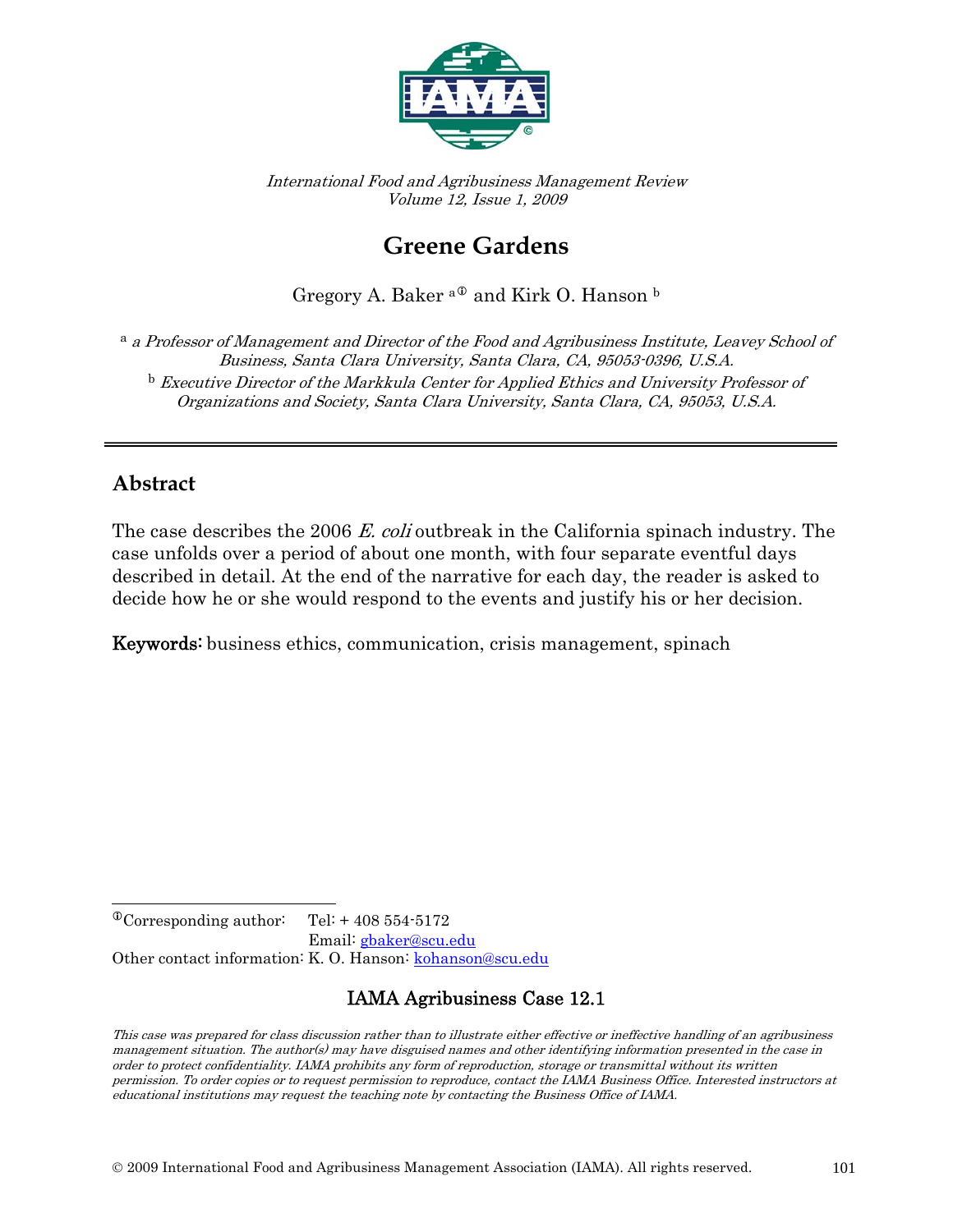#### **Greene Garden<sup>1</sup>**

(A) First Reports - Day 1

Sam Greene sat in front of his computer and read with alarm a news story indicating that the Food and Drug Administration (FDA) had issued a warning to consumers to avoid eating fresh bagged spinach. The report indicated that an outbreak of E. coli in eight states had resulted in the death of one person and the illness of 49 others (U.S. Food and Drug Administration, 2006a). The outbreak involved E. coli 0157:H7, a virulent strain that may lead to bloody diarrhea, dehydration, kidney failure, and, in rare instances, death. See exhibit 1 for additional information on E. coli 0157:H7.

Greene was a large grower of fresh vegetables headquartered in California's Salinas Valley. His company, Greene Gardens, produced broccoli, cauliflower, Brussels sprouts, cabbage, lettuce, and spinach on several ranches. He was a contract grower for a large processor, GRT Salads, which harvested about 80% of the product grown on his ranches and marketed the product under many labels. He sold the remainder of his produce to a smaller processor, Tossed Fresh, under a similar arrangement.

The Salinas Valley, located in Monterey County, is the largest producing area in the U.S. for fresh spinach. There were several major processors of fresh leafy vegetables located in Salinas Valley. GRT was one of the larger processors. It sourced product from several producers, with about 20% of its production coming from Greene Gardens. See exhibit 2 for a map detailing the location of the production areas and the reported illnesses.

The news story went on to report that the first reported case had occurred three weeks earlier. However, only recently did health officials determine that spinach was the likely problem. When patients are diagnosed with food poisoning, they are routinely interviewed to determine what they have eaten. The only food eaten in common by all of the patients affected by the recent E. coli outbreak was bagged fresh spinach. While tests on the product would be needed to determine if spinach was in fact the cause, no other products had been implicated. When asked whether consumers should avoid bagged salads, an FDA health official said that there was no information at this time to indicate that bagged salad was contaminated. Exhibit 3 provides information on food quality assurance in California and the U.S.

<sup>&</sup>lt;sup>1</sup> The scenarios in this case are realistic and based on factual accounts. Although, the facts related to the E. coli outbreak in spinach mirror the actual outbreak and press releases, the firms discussed in the case are fictitious.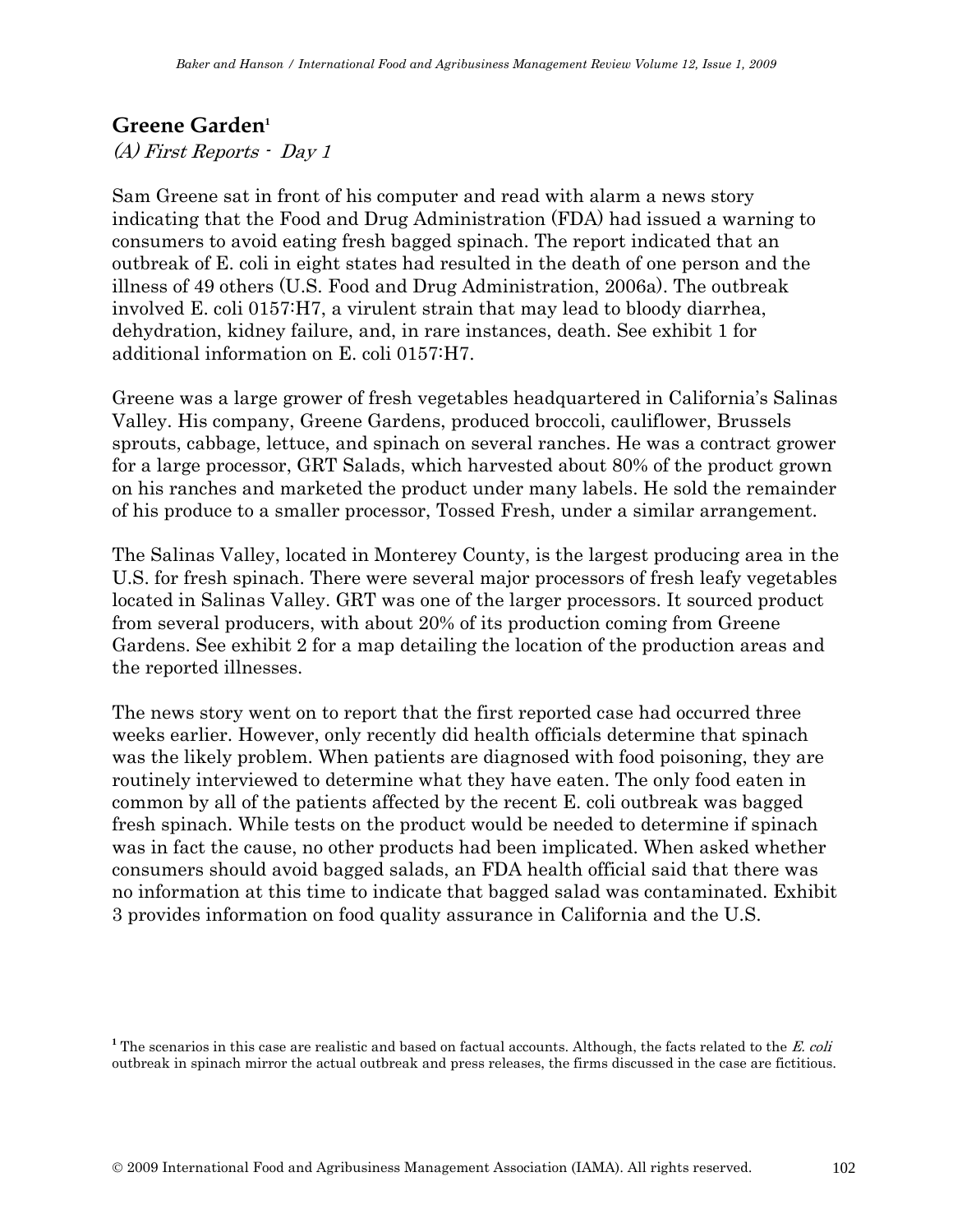# **Questions**

- 1. If you were Sam Greene, how would you respond to the first reports of contaminated spinach? Be specific as to the actions you would take.
- 2. What factors would you consider and how would you make your decision? To whom are your primary obligations?

#### (B) The Search Narrows – Day 9

Greene sat again at his computer and read an update from the FDA. The total number of cases of E. coli infection had risen to 166 people in 25 states (U.S. Food and Drug Administration, 2006b). See exhibit 4 for an updated map of the reported illnesses. The FDA was working closely with the Centers for Disease Control and Prevention (CDC) and the State of California to isolate the source of the outbreak. Information collected to date implicated fresh bagged spinach grown in three California counties, Monterey, San Benito, and Santa Clara. The statement went on to indicate that spinach grown in the rest of the U.S. had not been implicated. Furthermore, other produce grown in the three California counties had not been implicated. Health investigators were continuing to work to further narrow the source of the contamination.

To date, three companies had voluntarily recalled products containing fresh spinach, including GRT Salads. Because of the uncertainty surrounding the E. coli contamination in spinach, sales of bagged spinach throughout North America had virtually stopped.

# **Questions**

- 3. How would you respond to this new information? Be specific as to the actions you would take.
- 4. What actions would you take regarding the spinach products you market through Tossed Fresh?
- 5. What actions would you take in regard to the other crops you produce?

#### (C) Processor Identified – Day 16

It was now 15 days since the first announcement by the FDA of contaminated spinach. Greene had become accustomed to checking his computer more frequently than was usual for him as he awaited the almost daily FDA update on the unfolding spinach crisis. Most of the statements simply updated the number of cases of E. coli contamination caused by fresh bagged spinach. However, today's statement was different. The FDA announced that all of the spinach implicated in this recent outbreak had been traced back to one processor (U.S. Food and Drug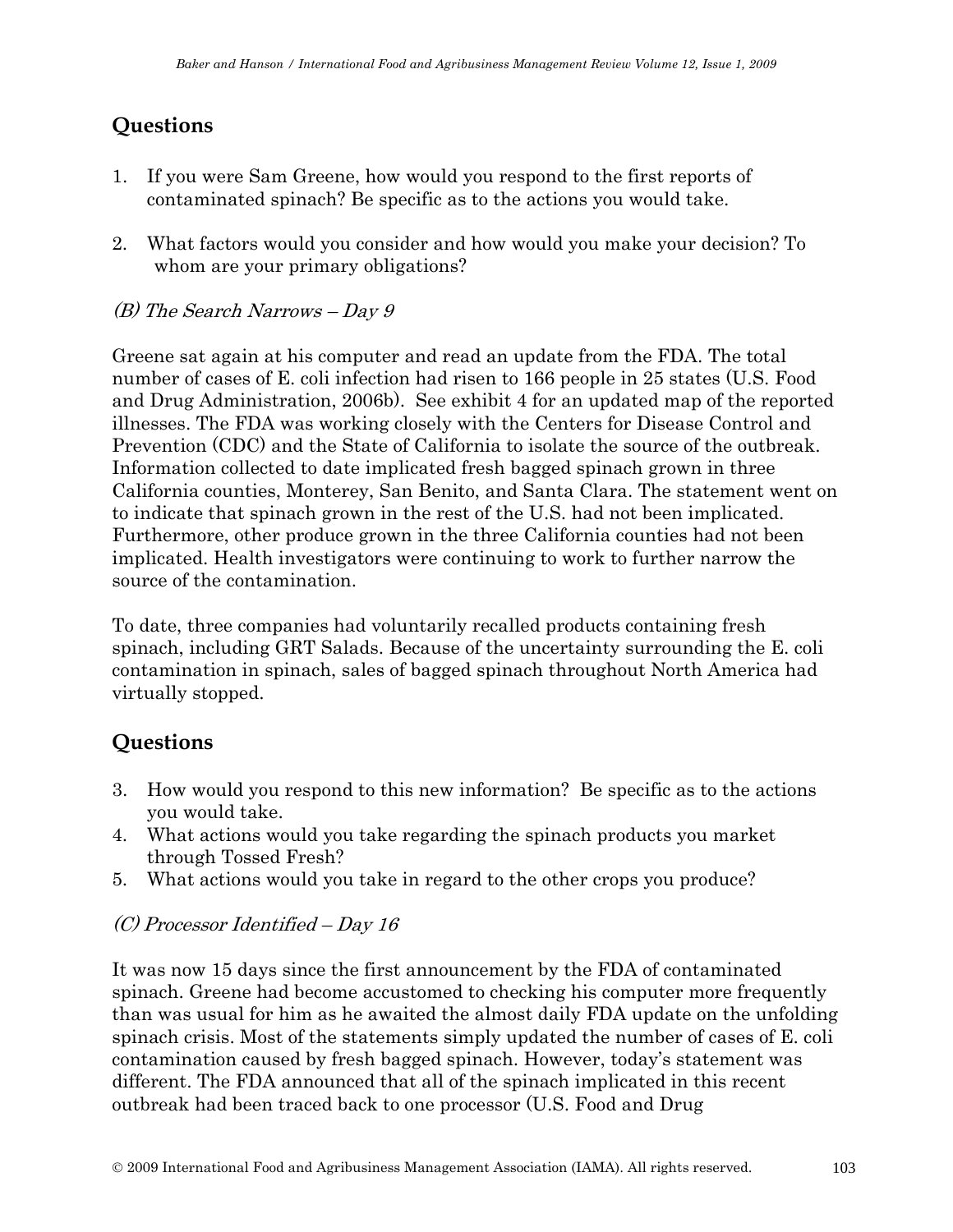Administration, 2006c), GRT Salads, the processor that bagged and marketed 80% of all of the vegetables grown by Greene Gardens.

The FDA made this determination based on laboratory findings of product samples. The analysis of 10 product samples in 8 states had confirmed the presence of a strain of E. coli O157:H7 (U.S. Food and Drug Administration, 2006c). All of these product samples had been processed by GRT Salads.

A total of 187 cases of E. coli O157:H7 infection due to fresh bagged spinach had been reported in 26 states and Canada. The contamination had been linked to one death (U.S. Food and Drug Administration, 2006c). See exhibit 5 for an updated map of the reported illnesses.

Although Greene was troubled that the FDA had pinpointed GRT Salads as the source of all of the contaminated spinach, he knew that they (GRT Salads) sourced product from many different growers. Furthermore, the FDA also indicated that the source of the E. coli contamination had not been traced to a specific field.

The latest statement said that "there has been a long history of E. coli O157:H7 outbreaks involving leafy greens from the central California region." The statement went on to state that "… FDA and the State of California expect the industry to develop a comprehensive plan which is designed to minimize the risk of another outbreak due to E. coli O157:H7 in spinach grown in central California. While this plan is under development, FDA and the State of California reiterate our previous concerns and advise firms to review their current operations in light of the agency's guidance for minimizing microbial food safety hazards," (U.S. Food and Drug Administration, 2006c).

# **Questions**

- 6. How would you respond to this new information? Be specific as to the actions you would take.
- 7. Given the increasing likelihood that the source of the contamination may be from Greene Gardens' spinach, what would you do in regard to the other products you grow and to the fresh bagged spinach marketed through Tossed Fresh?

#### (D) Source Identified – Day 29

Today, Greene did not have to check his computer for an update on the spinach outbreak. He received a late morning call from an official at the FDA informing him that samples collected by California officials from a field on one of his ranches had tested positive for the strain of E. coli O157:H7 responsible for the recent outbreak.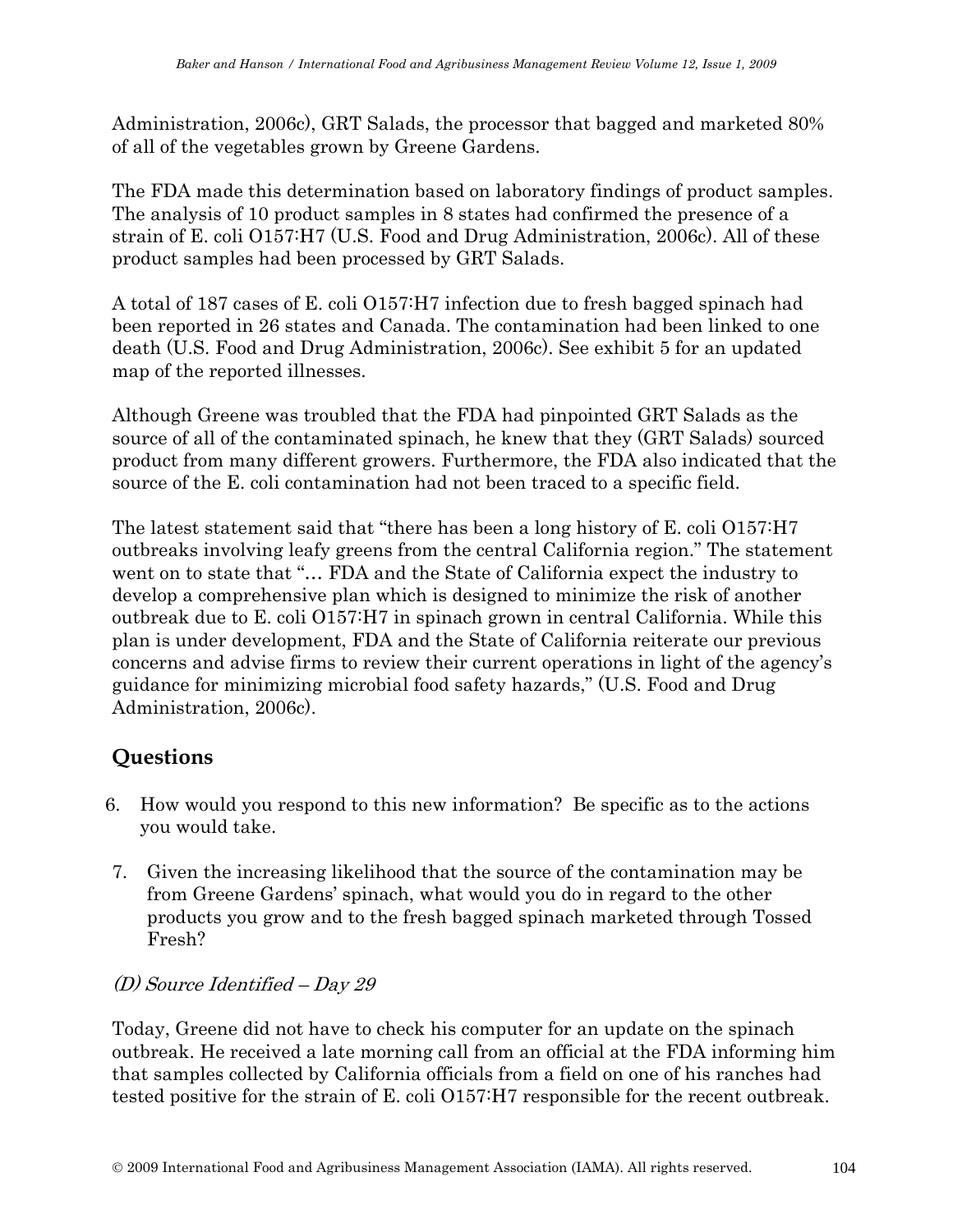The FDA suspected that cattle feces might be the cause of the contamination, but contaminated feces had not been found in Greene's field .

In a statement issued later that day, the FDA announced that they and the State of California were reporting laboratory results indicating that the strain of E. coli O157:H7 found in contaminated spinach had been found in four different fields on four ranches in Monterey and San Benito counties. The statement went on to say that "Samples of cattle feces on one of the implicated ranches tested positive based on matching genetic fingerprints for the same strain of E. coli that sickened 199 people," U.S. Food and Drug Administration, 2006d).

# **Questions**

- 8. What actions would you take in response to the FDA and State of California findings?
- 9. How would you respond to the FDA and State of California statement that the industry should develop a plan to minimize the risk of another E. coli O157:H7 outbreak? What should be done to ensure the safety of processed produce in the future?

### **References**

- U.S. Food and Drug Administration, "FDA Warning on Serious Foodborne E.coli O157:H7 Outbreak," September 14, 2006a, <http://www.fda.gov/bbs/topics/news/2006/new01450.html>, (5 November, 2008).
- U.S. Food and Drug Administration, "FDA Statement on Foodborne E.coli O157:H7 Outbreak in Spinach," September 22, 2006b, <http://www.fda.gov/bbs/topics/NEWS/2006/NEW01462.html>, (5 November, 2008).
- U.S. Food and Drug Administration, "FDA Announces Findings From Investigation of Foodborne E.coli O157:H7 Outbreak in Spinach," September 29, 2006c, <http://www.fda.gov/bbs/topics/NEWS/2006/NEW01474.html>, (5 November, 2008).
- U.S. Food and Drug Administration, "FDA Statement on Foodborne E.coli O157:H7 Outbreak in Spinach," October12, 2006d, <http://www.fda.gov/bbs/topics/NEWS/2006/NEW01489.html>, (5 November, 2008).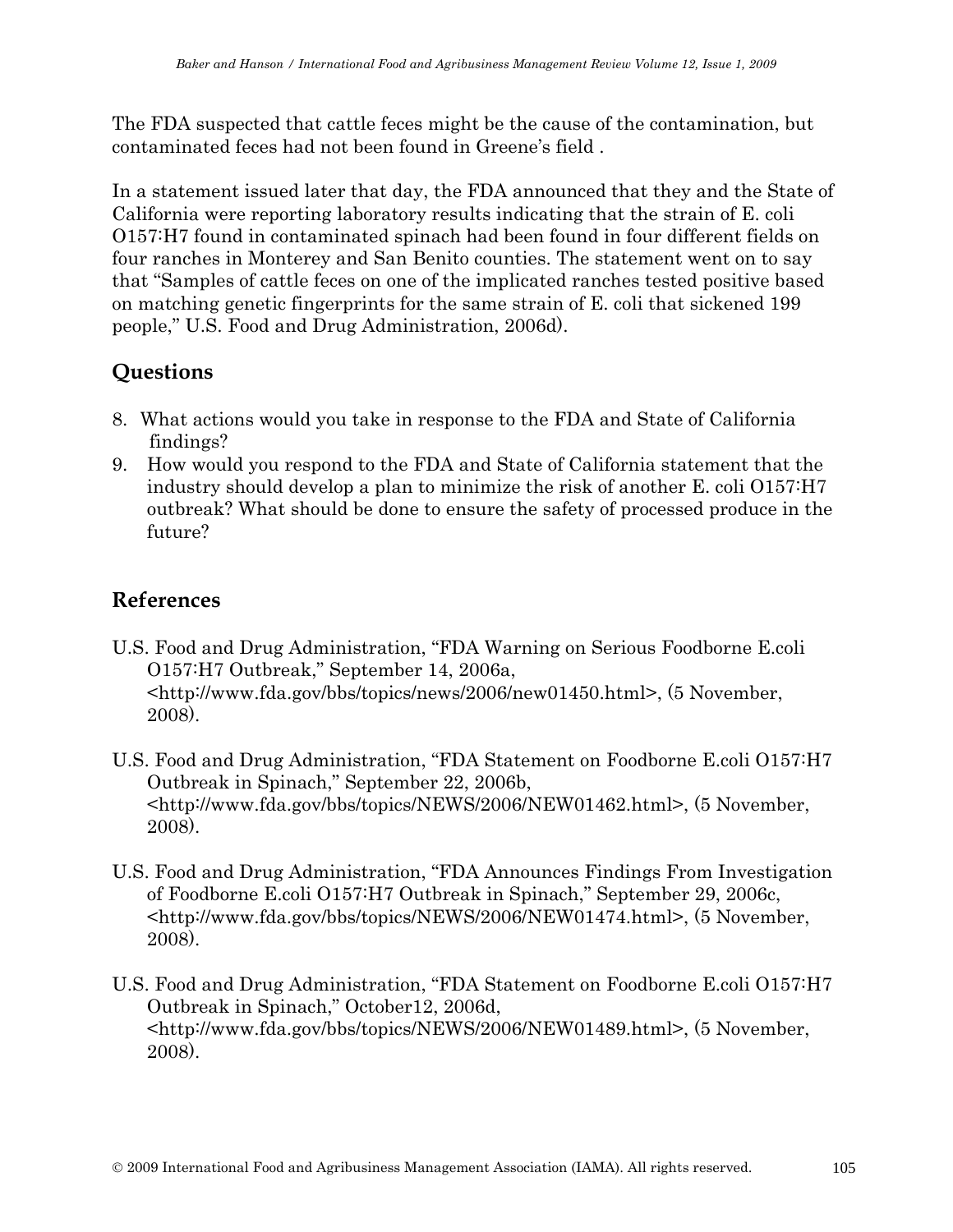### **Exhibit 1.**

Background information on E. coli 0157:H7

Escherichia.coli (E. coli) is present in the intestines of people and animals. Although most strains of E. coli are harmless, E. coli 0157:H7 is a virulent strain of the bacterium that can cause severe illness, including bloody diarrhea, dehydration, kidney failure, and, in rare instances, death. Transmission of the bacterium typically occurs through ingestion of contaminated feces. Animal products, including dairy and meat products may be contaminated with E. coli, although proper cooking (or pasteurization, in the case of milk) will kill the bacterium. Fruits and vegetables may be contaminated with E. Coli., often due to the presence of E. coli in irrigation water. Cleaning the fruit or vegetable with a disinfectant or cooking will make the food safe to eat. A definitive diagnosis of E. coli poisoning is typically made by conducting a stool culture.

There have been several major outbreaks of E. coli 0157:H7 in the U.S., with many of the outbreaks in meat, primarily hamburger meat, and fresh produce, including lettuce, melons, and alfalfa sprouts, among others.

### **Exhibit 2.**

Map of Production Locations and Timeline of Reported Outbreaks, Day 1



O Day 1 Reported Case

### **Exhibit 3.**

Food Safety Assurance

The safety of fresh produce is largely the responsibility of producers and processors. The Food and Drug Administration (FDA), U.S. Department of Agriculture (USDA), and California Department of Food and Agriculture (CDFA) have little jurisdiction over farms and little enforcement authority. The FDA is largely restricted to issuing warnings and requesting voluntary recalls. The major incentive producers and